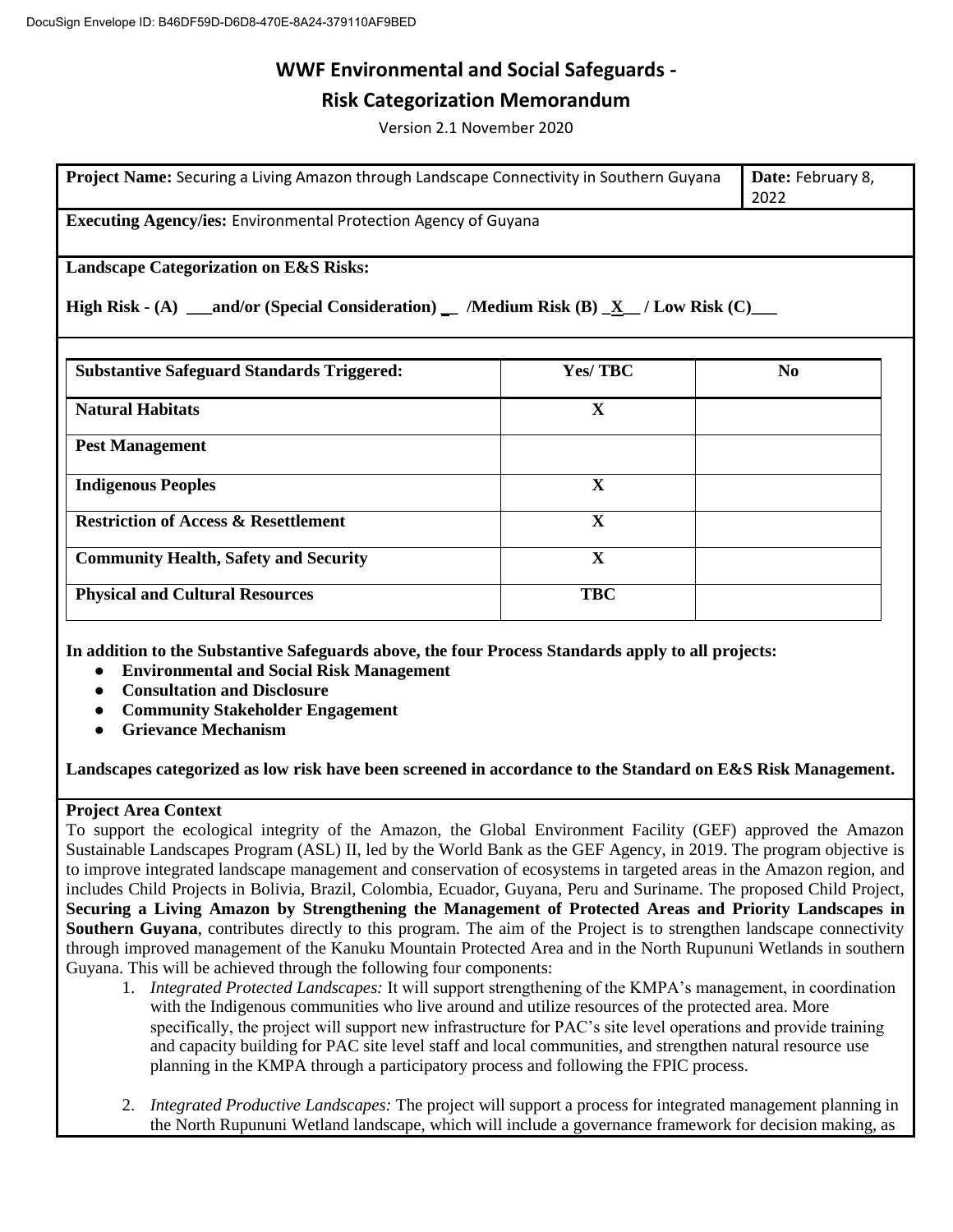# **WWF Environmental and Social Safeguards - Risk Categorization Memorandum**

Version 2.1 November 2020

well as overall goals and objectives for the landscape. The project will also support implementation of sustainable land and water management activities.

- 3. *Policies/Incentives for Protected and Productive Landscapes:* The project will support the revision of the PA Act through a legal review, preparation of regulatory text in consultation with all key stakeholders, and submission of Revised Act to Cabinet for Review and tabling in Parliament.
- 4. *Capacity Building and Regional Cooperation:* The component includes monitoring and evaluation, communications, as well as cooperation with the wider Amazon Sustainable Landscapes Impact Program.

The Child Project area lies in southern Guyana and comprises two sites: the North Rupununi Wetlands (NRW) and the adjacent Kanuku Mountains Protected Area (KMPA). The North Rupununi Wetlands has enormous vertebrate diversity, and consists of a mixture of seasonal/intermittent flooded savannahs and freshwater bodies and permanent freshwater areas, including rivers, streams, creeks, marshes and lakes. Flooding during the rainy season creates a complex hydrological connection between the Amazon and Essequibo River systems and allows for the exchange of fauna and ensures the water and food security for twenty-one indigenous Makushi communities, which have approximately 7,000 inhabitants. This flooding and hydrological connection replenish fish stocks, recharges water sources, allows for the exchange of fauna, particularly freshwater fishes thereby increasing diversity, and promote gene flow. The Kanuku Mountains, which are adjacent to the NRW, were declared a protected area in 2012. It is documented as having the second-highest bat diversity (89 species) of any protected area in the world and holds 70% of the 25 bird species considered to be endemic to the Guiana Shield. 99% of its 611,000 hectares are covered in forest, making it important for carbon sequestration (10.4% of Guyana's irrecoverable carbon by mass is in PAs)<sup>1</sup> and climate regulation; 1% is savannah.

#### **Summary of Key Safeguard Issues**

- Policy on Protection of Natural Habitats: This policy is triggered as the proposed Project directly targets protecting and restoring natural habitats; including through improved PA management plans, improved logging practices, and strengthening local communities' ability to conserve the natural resources they depend on. Additionally, the construction activity proposed in Component 1 related to the KMPA management could have an impact on biodiversity if adequate mitigation measures are not in place. Prior to construction of any new building, an Environmental Impact Assessment must be conducted in accordance with WWF safeguards and Guyanese law, and has been included in the project budget.
- Policy on Involuntary Resettlement: While the proposed Project is unlikely to cause displacement of people, the project might lead to certain access restrictions. Given that the activities proposed under the project include, but are not limited to, protected area management, improved wetlands management and changes in timber use on community lands, WWF's policy on Involuntary Resettlement is triggered because the Project will help define and thereby potentially restrict access to natural resources and livelihoods activities.

WWF policies prohibit forced evictions, which include acts involving the coerced or involuntary displacement of individuals, groups, or communities from homes and/or lands and common property resources that were occupied or depended upon, thus eliminating or limiting the ability of an individual, group or community to reside or work in a particular dwelling, residence, or location without the provision of and access to, appropriate forms of legal and other protection. In addition, the project will exclude financing any activities that would lead to physical displacement and voluntary or involuntary relocation. However, economic displacement or restriction to livelihoods or access to natural resources may occur (e.g. as a result of negotiating through FPIC-based consultations the establishment of collaborative management arrangements for wetlands and the updated management plan for the Kanuku Mountains Protected Area). This, however, will only occur with the consent of the affected people and following a decision made with all required information at hand. As the specific project activities will only be confirmed with communities within the first year of project implementation, a Process Framework will be prepared as part of the ESMF to conform to WWF's Environment and Social Safeguards Framework.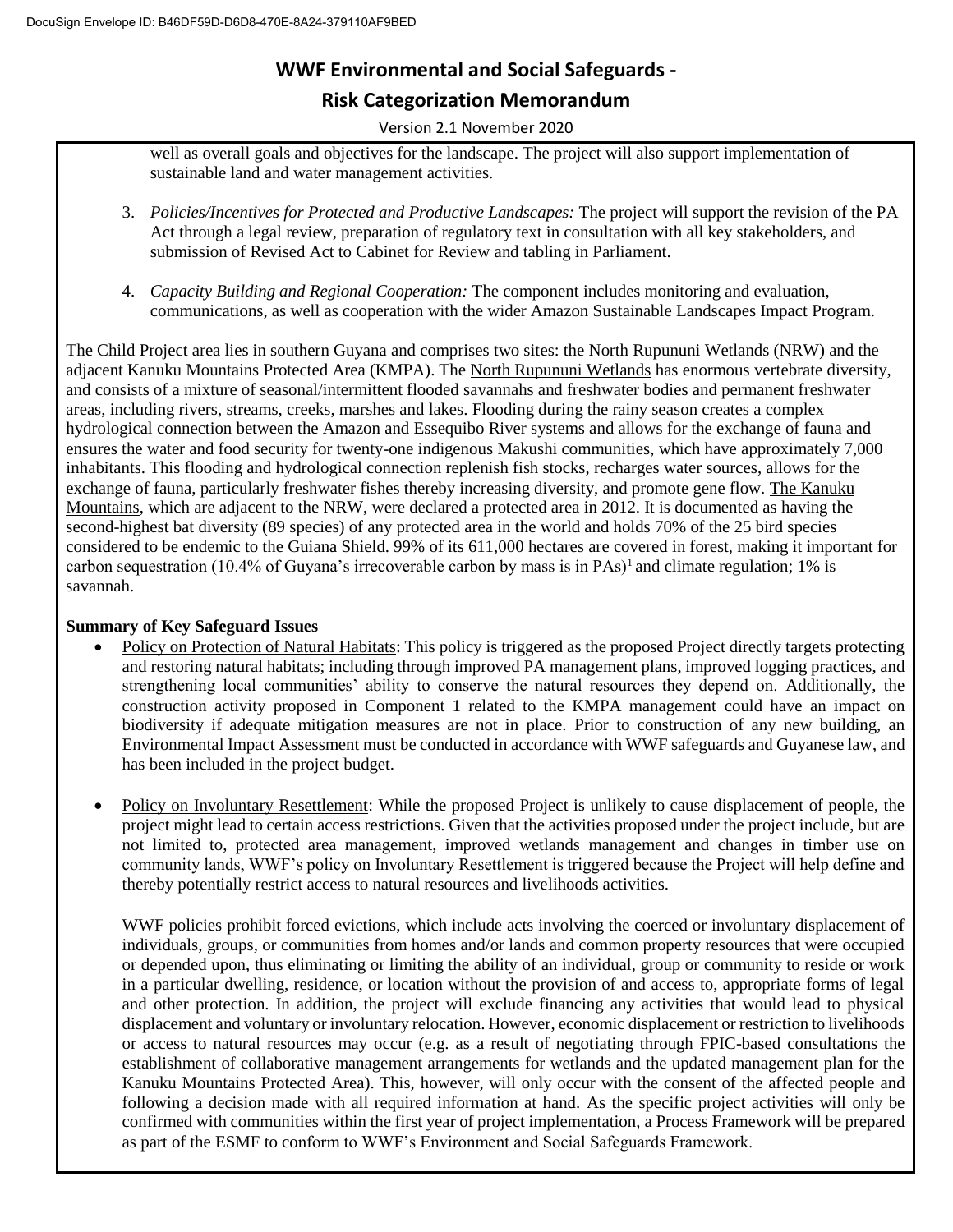## **Risk Categorization Memorandum**

Version 2.1 November 2020

• Policy on Indigenous Peoples: The project will take place on lands customarily and legally owned and used by a number of indigenous communities, and therefore this Policy has been triggered. The Indigenous Peoples within the project area include the Makushi Indigenous peoples, who live in 21 communities, consisting of approximately 7000 persons in the North Rupununi (also North Rupununi Wetlands) and the Wapishana indigenous peoples in in the South Rupununi. There is also a small population of Indigenous Wai-Wai peoples, which live in Kanashen Village, which is to the south of the project sites. Associated with the Kanuku Mountains PA project site are 11 Amerindian villages and 7 satellite communities located around the Kanuku Mountains Protected Area (KMPA). The population of these 11 communities and 7 satellites is not known.

This policy is triggered to ensure the Project respects Indigenous Peoples' rights in the project areas, including their rights to FPIC processes and to tenure over traditional territories; that culturally appropriate and equitable benefits (including from traditional ecological knowledge) are negotiated and agreed upon with the indigenous peoples' communities in question; and that potential adverse impacts are avoided or adequately addressed through participatory and consultative approach. Indigenous peoples live in and/or have cultural, spiritual and economic ties all areas where Project activities will happen, and in most cases are the majority populations in those areas.

As the project activities will only be confirmed during the first six months of implementation, and true FPIC processes were not established with communities during the ProDoc stage due to the ongoing COVID pandemic restrictions, an Indigenous Peoples Planning Framework will be prepared as part of the ESMF to conform to WWF's Environment and Social Safeguards Framework. The Indigenous Peoples Plan will be co-created with communities during the first six months of project implementation with the guidance of the Gender and Safeguards Specialist, who will be hired as part of the PMU.

- Policy on Accountability and Grievance Mechanism: In addition to stakeholders having access to national level grievance and redress mechanisms, the WWF GEF Agency mechanism and the GEF Agency Mechanisms for Conflict Resolution and Accountability, a project level Grievance Mechanism will be created and implemented for this Project.
- Standard on Cultural Resources: Depending on the final Project activities decided upon in collaboration with communities and other stakeholders in Year 1, this Standard may be triggered and a plan created to mitigate identified risks in partnership with potentially affected stakeholders. If no risks are identified with communities, then this Standard will not be triggered and no Plan created.
- Standard on Community Health and Security: This Standard is triggered due to construction activities in Component 1. Additionally, it is triggered because of necessary safety protocols related to the ongoing COVID 19 pandemic. To compliment this Standard, a Guidance Note on Labor and Working conditions will also be issued, due to the construction activities proposed in Component 1 of the project.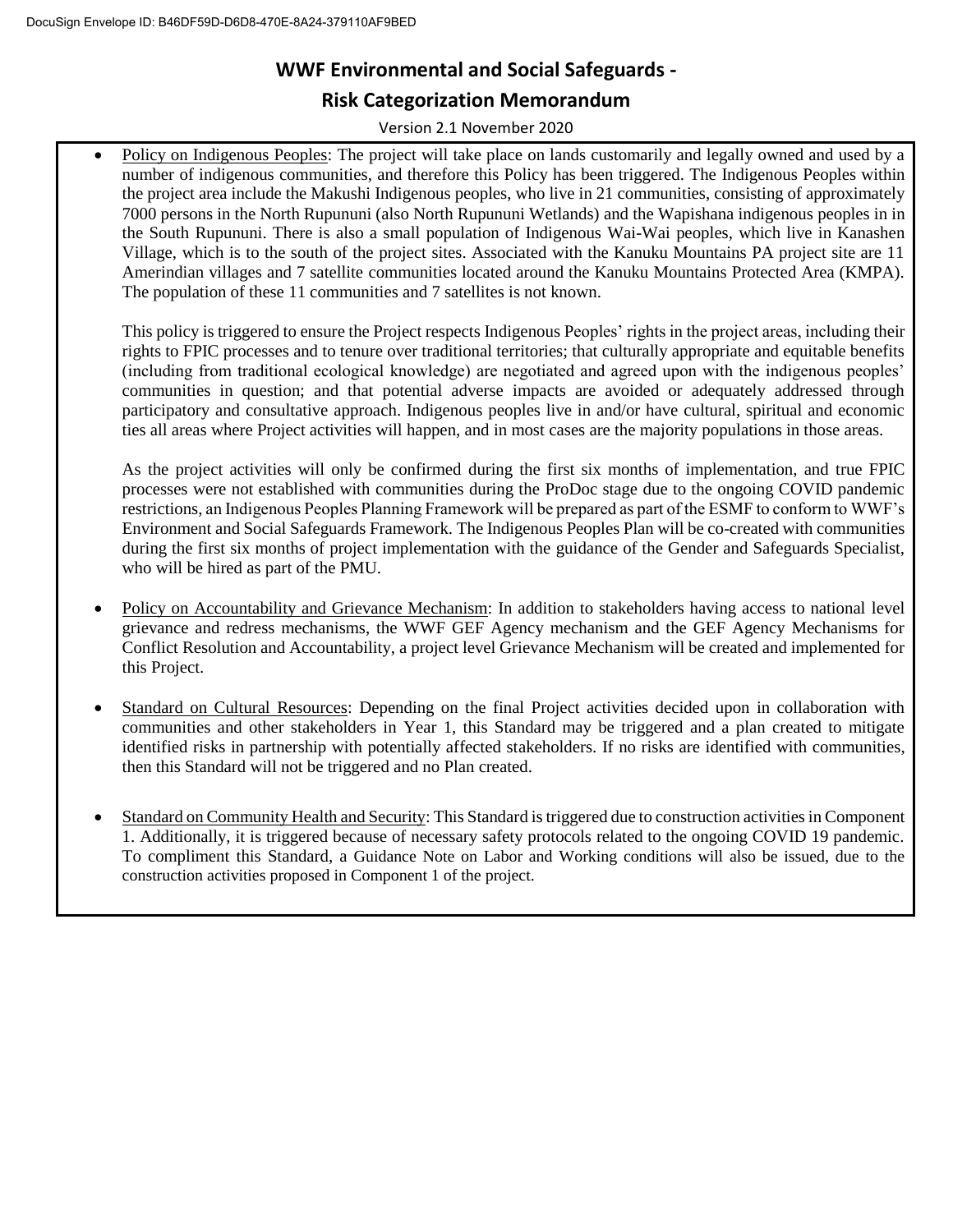## **Risk Categorization Memorandum**

Version 2.1 November 2020

**Summary of Cross Cutting Issues;** (Human Rights, Gender Equality and Women's Rights, Children's Rights, Conflict Sensitivity and Climate Change).

#### **Human Rights:**

Gender-based violence is prevalent in the country and the project areas. There have also been cases of Trafficking In Persons reported in the region and project areas. And addressed below, there are several human rights issues related to children in the country and in Region 9 specifically.

More specific to the project, it is possible that the updating of the KMPA management plan could negatively affect the most marginalized and vulnerable people if they are not included in the decision-making process and their access to certain natural resources are restricted. This will be addressed through careful design of the stakeholder engagement plan, and explicit outreach to those vulnerable and/or marginalized communities or individuals. However, in general Indigenous Peoples in Guyana have strong rights and land titles, and in both project areas are well-organized and have strong representative organizations- the Kanuku Mountains Community Representative Group (KMCRG) and the North Rupununi District Development Board (NRDDB).

#### **Gender Equality & Women's Rights:**

A detailed Gender Action Plan can be found in Appendix VIII of the ProDoc that links outputs with tangible activities to promote gender inclusion, equality, and equity. A brief summary of the Gender Action Plan includes the following highlevel recommendations:

- In the communities, men's and women's differential roles, responsibilities and daily practices directly influence their uses of and needs for natural resources. This needs to be factored into both Component 1 and Component 2 through the collection of gender data and sex-disaggregated data in the Rapid assessments on socio-economic, environmental, and ecological features in the productive landscape to inform regional planning.
- The project will ensure that access to resources and opportunities for training, information and decision-making are equitable and transparent for all community members, including women, at the household, community, and landscape levels.
- The Gender Analysis recommended that, at the community level, there be a quota of 50 percent women in all project related decision-making bodies to increase women's participation in environmental decision making.
- For Component 3, mainstreaming of gender in the new PA Act is a necessity, as the current one is gender blind. The new PA Act should be gender responsive in keeping with mainstreaming of gender in national legislations and policies.
- Within Component 4, the project will include a robust gender responsive Monitoring and Evaluation plan that collects both gender and sex-disaggregated data, including both quantitative and qualitative data.

#### **Children's Rights**:

There are existing child rights issues within the project area, including violent discipline of children and child marriages, which includes 6.1% of children being married before age 15 and 41.3% being married before age 18. This is linked to low educational achievement and an adolescent birth rate at 21.3%. Region 9, where the project sites are located, also has the highest levels of child labor in the country at 70.1% prevalent rates. Child marriage and adolescent birth rates are beyond the scope of this project, but there is the potential risk that children may participate in labor related to the project, due simply to the fact that child labor is so prevalent in the Region. The project plans to address this with strict hiring practices that follow national law and international good practice.

#### **Conflict Sensitivity**:

Tensions present in Indigenous communities, primarily those related to mining and sub-surface rights, will not be exacerbated by project activities. These tensions are primarily expressed as concerns by communities affected by mining, and have not resulted in violent conflicts to WWF's knowledge, nor are they related to WWF's work. WWF is aware of the tensions and will monitor them throughout project implementation. In addition to regular community consultations, the project- level grievance mechanism will be a necessary tool in monitoring and addressing conflict with project stakeholders and rightsholders.